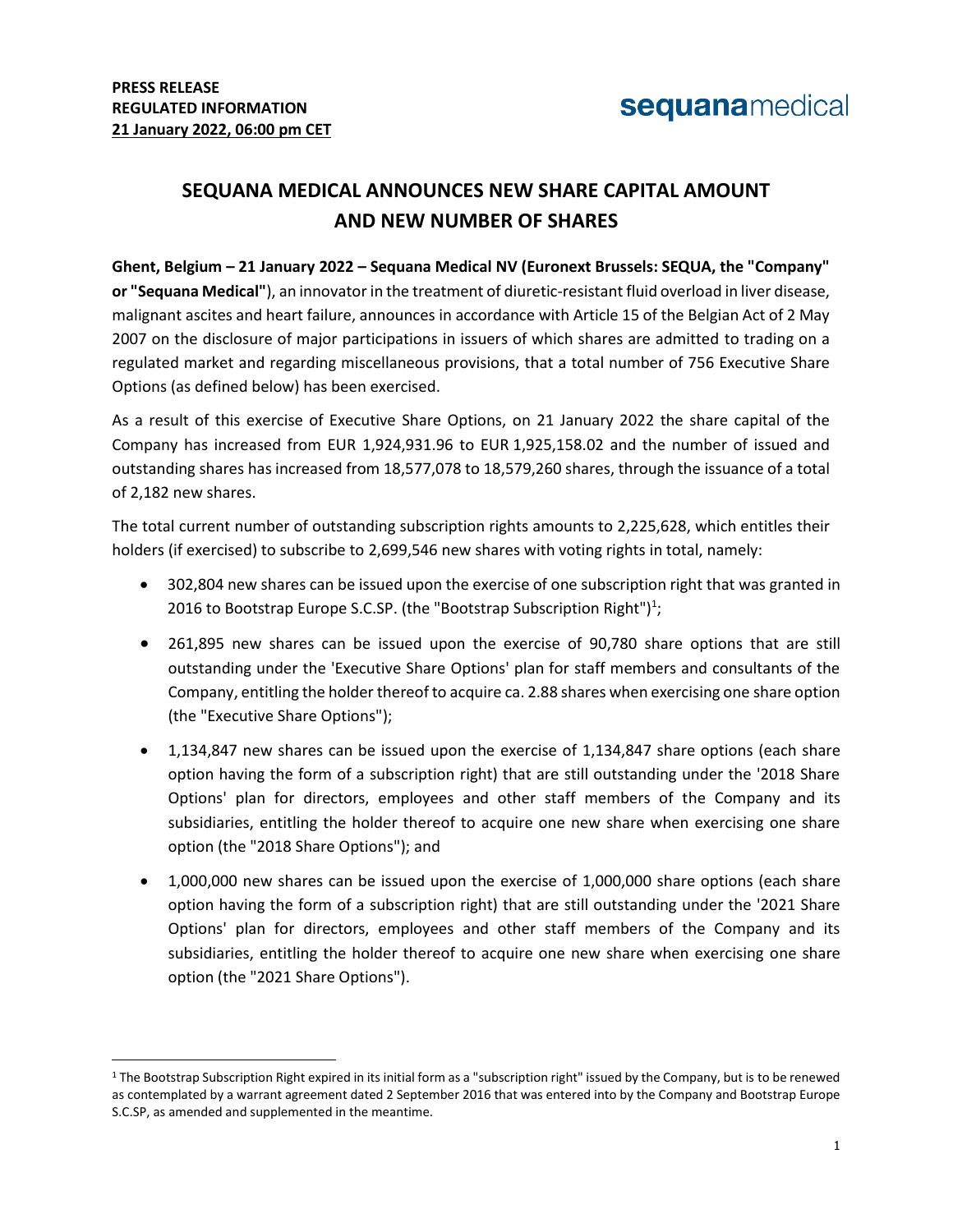# sequanamedical

#### **For more information, please contact:**

#### **Sequana Medical**

Lies Vanneste Director Investor Relations Tel: +32 498 05 35 79 Email: [IR@sequanamedical.com](mailto:IR@sequanamedical.com)

#### **LifeSci Advisors**

Guillaume van Renterghem Tel: +41 76 735 01 31 Email: [gvanrenterghem@lifesciadvisors.com](mailto:gvanrenterghem@lifesciadvisors.com) 

#### **About Sequana Medical**

Sequana Medical is a commercial stage medical device company utilizing its proprietary **alfa**pump® and DSR® (Direct Sodium Removal) technologies to develop innovative treatments for fluid overload in liver disease, malignant ascites and heart failure where diuretics are no longer effective. Fluid overload is a frequent complication of many large diseases - including advanced liver disease driven by NASH (nonalcoholic steatohepatitis)-related cirrhosis and heart failure - with diuretic resistance being widespread. The U.S. market for the **alfa**pump resulting from NASH-related cirrhosis is forecast to exceed €3 billion annually within the next 10-20 years. The heart failure market for DSR and the **alfa**pump DSR® is estimated to be over €5 billion annually in the U.S. and EU5 by 2026.

The **alfa**pump is Sequana Medical's unique, fully implanted wireless device that automatically pumps fluid from the abdominal cavity into the bladder, where it is naturally eliminated through urination. DSR is Sequana Medical's proprietary approach to managing sodium and fluid overload through use of a sodiumfree infusate administered into the abdominal cavity.

In the U.S., the Company's key growth market, the **alfa**pump has been granted breakthrough device designation by the FDA for recurrent or refractory ascites due to liver cirrhosis. Interim data from the ongoing North American pivotal study (POSEIDON) showed positive outcomes against all primary endpoints and a rapid and persistent clinically important improvement in quality of life. All patients have been enrolled in the study and primary endpoint reporting is planned for Q4 2022. This study is intended to support a future marketing application of the **alfa**pump in the U.S. and Canada. In Europe, the **alfa**pump is CE-marked for the management of refractory ascites due to liver cirrhosis and malignant ascites and is included in key clinical practice guidelines. Over 900 **alfa**pump systems have been implanted to date.

Sequana Medical has combined its proven **alfa**pump and proprietary DSR therapy, and is developing the **alfa**pump DSR, a breakthrough approach to fluid overload due to heart failure. RED DESERT demonstrated that repeated DSR therapy in diuretic-resistant heart failure patients is able to not only manage the fluid and sodium balance of these patients but also improve their cardio-renal status and